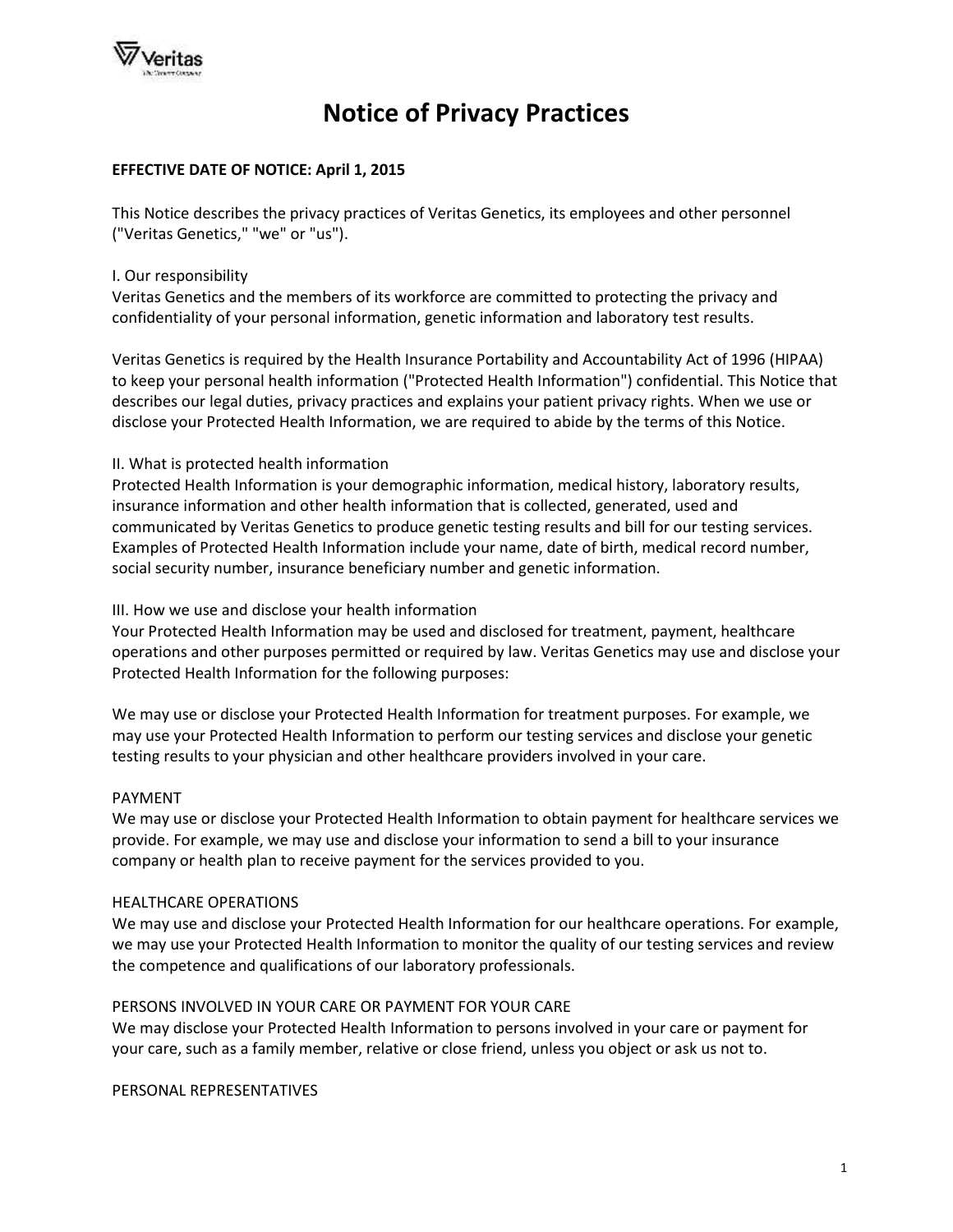

We may disclose Protected Health Information about you to your authorized personal representative, such as a lawyer, administrator, executor or other authorized person responsible for you or your estate.

## MINORS' PROTECTED HEALTH INFORMATION

We may disclose Protected Health Information about minors to their parents or legal guardians.

## COMMUNICATIONS ABOUT PRODUCTS AND SERVICES

We may use and disclose your Protected Health Information to contact you about other Veritas Genetics products and services which we believe may be of interest to you. Any use, disclosure or sale of Protected Health Information to third parties for marketing purposes requires your written authorization.

## DISCLOSURES TO BUSINESS ASSOCIATES

We may disclose your Protected Health Information to other companies or individuals, known as "Business Associates," who provide services to us. For example, we may use a company to perform billing services on our behalf. Our Business Associates are required to protect the privacy and security of your Protected Health Information and notify us of any improper disclosure of information.

## AS REQUIRED BY LAW

We must disclose your Protected Health Information when required to do so by any applicable federal, state, or local law.

## PUBLIC HEALTH ACTIVITIES

We may disclose your Protected Health Information for public health-related activities. Examples include reporting diseases to authorized public health authorities or public health investigations; or notifying a manufacturer of a product regulated by the U.S. Food and Drug Administration of a possible problem encountered when using the product in our testing process.

## HEALTH OVERSIGHT ACTIVITIES

We may disclose your Protected Health Information to a healthcare oversight agency for activities that are authorized by law, such as audits, investigations, inspections and licensure activities. For example, we may disclose your Protected Health Information to agencies responsible for ensuring compliance with the rules of government health programs such as Medicare or Medicaid.

## RESEARCH

Under certain circumstances, we may use or disclose your Protected Health Information for research purposes. All research projects at Veritas Genetics are subject to review by a committee responsible for ensuring the protection of individual research subjects, appropriate patient authorization and an adequate plan to safeguard Protect Health Information. In preparation for research, we may review limited Protected Health Information to draft research protocols, to identify prospective research participants or for similar purposes provided the information is not removed from our premises.

## ORGAN OR TISSUE PROCUREMENT

We may disclose Protected Health Information to organ procurement organizations or related entities for the purpose of facilitating organ or tissue donation and transplantation.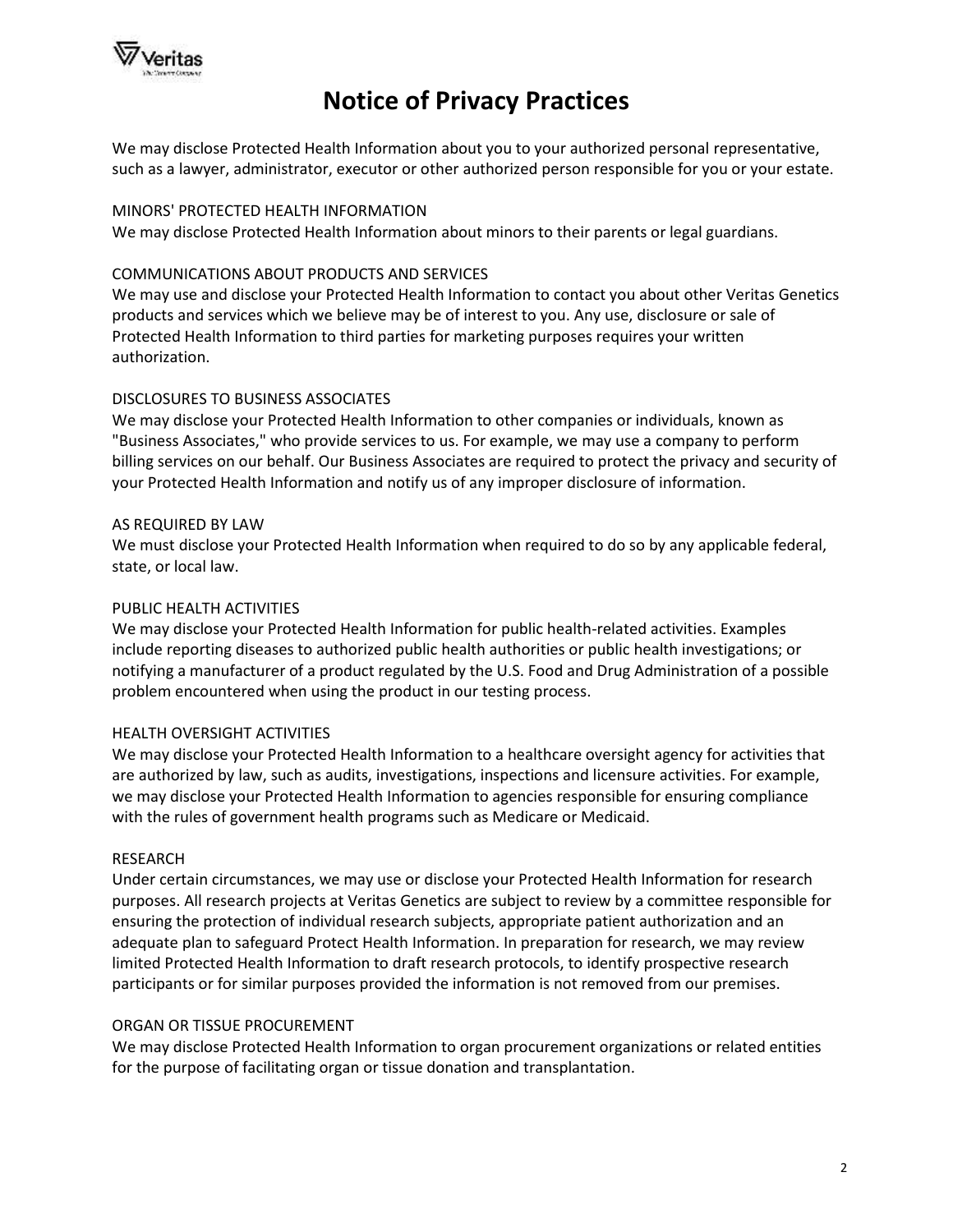

## CORONERS, MEDICAL EXAMINERS AND FUNERAL DIRECTORS

We may disclose Protected Health Information to coroners, medical examiners or funeral directors to identify a deceased patient, to determine cause of death or other duty authorized by law.

## JUDICIAL AND ADMINISTRATIVE PROCEEDINGS

Under certain circumstances, we may disclose your Protected Health Information in the course of a judicial or administrative proceeding in response to a court order, subpoena or other lawful process.

## LAW ENFORCEMENT

We may disclose your Protected Health Information to the police or other law enforcement officials as required by law or in compliance with a court order, warrant, subpoena, summons or other legal process for locating a suspect, fugitive, witness, missing person or victim of a crime.

## THREATS TO HEALTH OR SAFETY

We may disclose Protected Health Information to prevent or reduce the risk of a serious and imminent threat to the health or safety of an individual or the general public.

## VICTIMS OF ABUSE, NEGLECT OR VIOLENCE

If required or authorized by law, we may disclose Protected Health Information to a government agency, such as social services or a protective services agency, if we reasonably believe that an individual adult or child is the victim of abuse, neglect or domestic violence.

## SPECIALIZED GOVERNMENT FUNCTIONS

Under certain circumstances, we may disclose your Protected Health Information to units of the government with special functions, such as the U.S. Military or the U.S. Department of State.

## WORKERS COMPENSATION PROGRAMS

We may disclose your Protected Health Information as necessary to comply with requirements of workers' compensation or similar programs that provide benefits for work-related injuries or illness.

## ALL OTHER USES AND DISCLOSURES OF PROTECTED HEALTH INFORMATION

We will ask for your written authorization before using or disclosing your Protected Health Information for any purpose not described above. You may revoke your authorization, in writing, at any time, except for disclosures that the company has already acted upon.

## IV. Your rights regarding your medical information

You have the following rights with respect to your Protected Health Information. To exercise any of these rights, please contact our Privacy Office using the contact information provided at the end of this Notice.

## ACCESS TO PROTECTED HEALTH INFORMATION

You, or your authorized or designated personal representative, have the right to inspect and copy the Protected Health Information maintained by us. We may deny access to certain information for specific reasons, for example, where Federal and state laws regulating laboratories prohibit us from disclosing genetic testing results directly to a patient. We strive to respond to all complaints as quickly as possible, usually within 30 days of your request.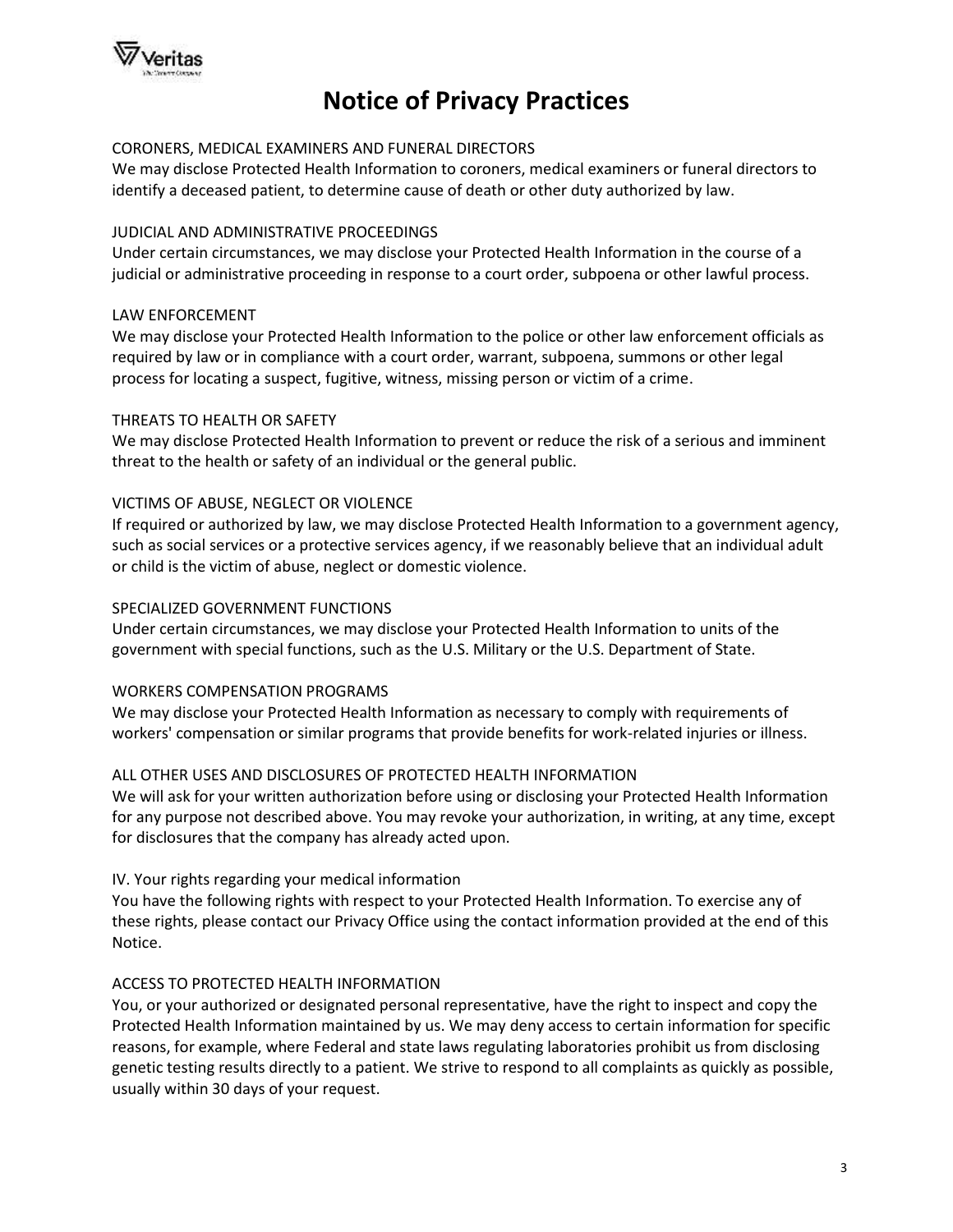

## RESTRICTIONS ON USES AND DISCLOSURES

You have the right to request restrictions on our use and disclosure of your Protected Health Information. While we will consider all requests for additional restrictions carefully, we are not required to agree to a requested restriction except for Payment or Operations restrictions where payment has been made "out-of-pocket" and paidin-full. If we do agree to a requested restriction, we will notify you in writing.

## CONFIDENTIAL COMMUNICATIONS

You have the right to request that we communicate with you about your Protected Health Information by alternative means or to an alternative address. Your request must be in writing and must specify the alternative means or location. We will accommodate reasonable requests for confidential communications.

## CORRECT OR UPDATE INFORMATION

If you believe the Protected Health Information we maintain about you contains an error, you may request that we correct or update your information. Your request must be in writing and must explain why the information should be corrected or updated. We may deny your request under certain circumstances and provide a written explanation. We strive to respond to all requests, and will provide a response as quickly as possible, usually within 60 days.

## ACCOUNTING OF DISCLOSURES

You may request a list, or accounting, of certain disclosures of your Protected Health Information made by us or our business associates for purposes other than treatment, payment, healthcare operations and certain other activities. The request must be in writing and the list will include disclosures made within the prior six years.

## COPY OF NOTICE

Upon request, you may obtain a paper or electronic copy of this Notice.

## V. Information breach notification

We are required to notify you following the discovery of a breach of unsecured Protected Health Information, unless there is a demonstration, based on a risk assessment, that there is a "low probability" that the Protected Health Information has been compromised. You will be notified in a timely fashion, no later than 60 days after discovery of the breach.

## VI. Questions and complaints

If you have questions or concerns about our privacy practices or would like a more detailed explanation about your privacy rights, please contact our Privacy Office using the contact information below.

If you believe that we may have violated your privacy rights, you may submit a complaint to our Privacy Office. You also may submit a written complaint to the U.S. Department of Health and Human Services. We will provide you with the address to file your complaint with the U.S. Department of Health and Human Services upon request. Veritas Genetics will not take retaliatory action against you and you will not be penalized in any way if you choose to file a complaint with us or with the U.S. Department of Health and Human Services.